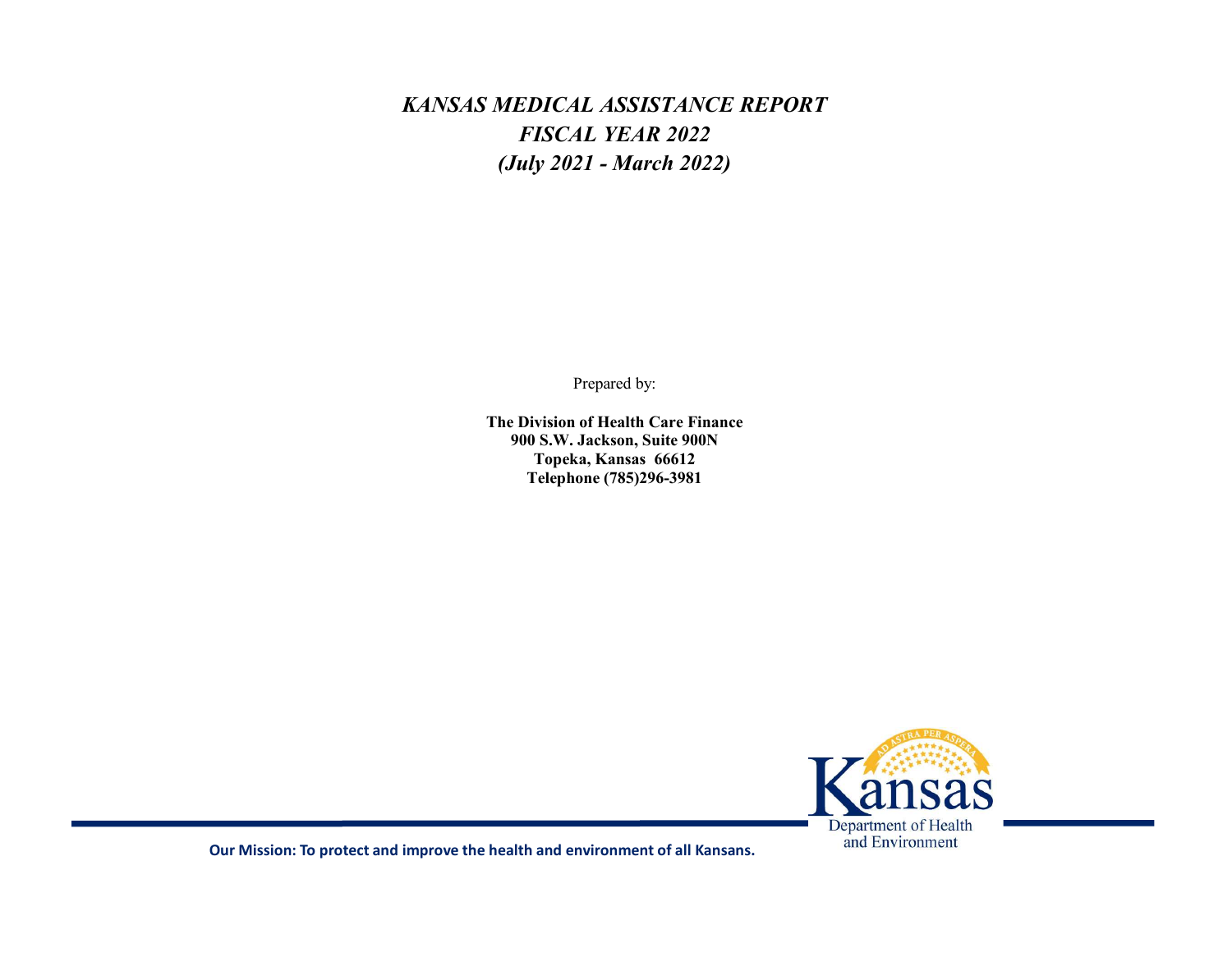#### NOTES ON CHANGES TO THE MEDICAL ASSISTANCE REPORT

All Dates MMIS uses a weekly payment cycle. As a result the number of weeks paid during the month affects the expenditures and consumer counts for the month. Not all reports in MMIS are run at the same time. Therefore, there may be variations in the numbers in a given month in this report when compared with other MMIS/DAI reports.

Some Category of Service Expenditures not processed through the MMIS system are now included in the Total Expenditure column.

Consumer counts for populations and services are based on payments. Counts for these two groups can fluctuate. Every beneficiary enrolled in KanCare is counted once within a population since a payment is made for them monthly regardless of whether they had a service or not. For those beneficiaries not enrolled in KanCare who are receiving fee-for-service, counts are based on when the provider submits claims for payment. Providers might hold payments for a certain amount of time and then submit, the consumer counts for that month within a population or service may be higher than the prior month.

The information contained within this report represents eligibility & payments made for the month. The data is not refreshed each month for the prior months.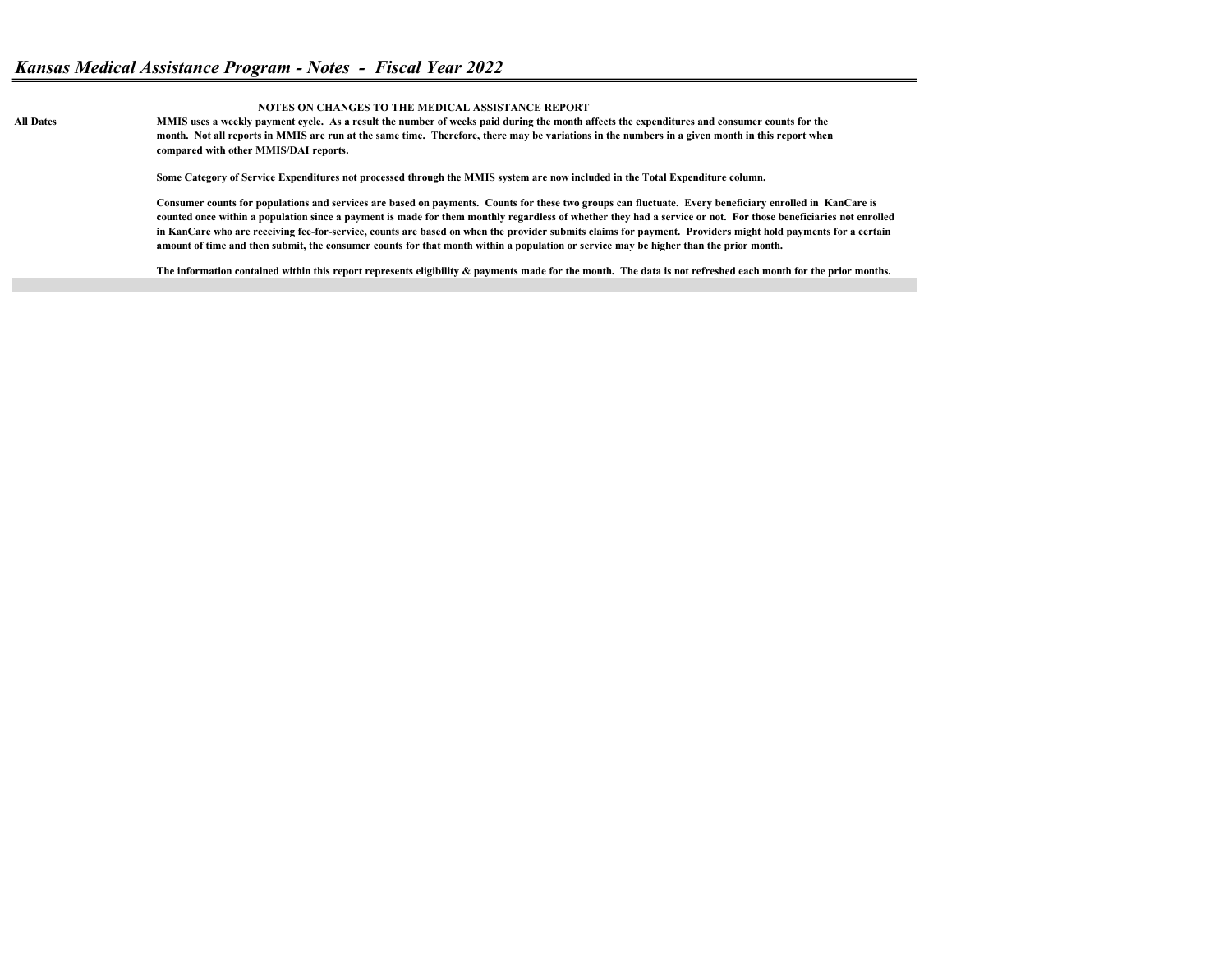| Acronym       | <b>Term</b>                                                          | Acronym      | <b>Term</b>                                         |
|---------------|----------------------------------------------------------------------|--------------|-----------------------------------------------------|
| ADAP          | Aids Drug Assistance Program                                         | CDDO         | Community Development Disability Organization       |
| <b>CHIP</b>   | Children's Health Insurance Program                                  | <b>CMHC</b>  | <b>Community Mental Health Centers</b>              |
| <b>CRNA</b>   | Nurse Anesthetist                                                    | <b>DHCF</b>  | Division of Health Care Finance                     |
| <b>DSH</b>    | Disproportionate Share to Hospitals                                  | <b>DSRIP</b> | Delivery System Reform Incentive Payment            |
| FC            | Foster Care                                                          | <b>FPL</b>   | Federal Poverty Level                               |
| GA            | General Assistance                                                   | <b>GME</b>   | <b>Graduate Medical Education</b>                   |
| <b>HCAIP</b>  | Health Care Access Improvement Panel                                 | <b>HCBS</b>  | Home Community Based Services                       |
| <b>HIPPS</b>  | Health Insurance Premium Payment System                              | <b>HIRF</b>  | Head Injury Rehabilitation Facility                 |
| <b>ICF/MR</b> | Intermediate Care Facility/Mental Retardation                        | <b>KDADS</b> | Kansas Department for Aging and Disability Services |
| <b>KDHE</b>   | Kansas Department of Health & Environment                            | <b>KDOC</b>  | Kansas Department of Corrections                    |
| <b>LEA</b>    | Local Education Agency                                               | LMB          | Low Income Medicare Beneficiary                     |
| MA            | <b>Medical Assistance</b>                                            | <b>MFP</b>   | Money Follows the Person                            |
| <b>MMIS</b>   | Medicaid Management Information Services                             | <b>NEMT</b>  | Non-Emergency Medical Transportation                |
| <b>PACE</b>   | Programs of All-Inclusive Care for the Elderly                       | <b>PCCM</b>  | Primary Care Case Manager                           |
| PLE           | Poverty Level Eligible                                               | <b>PRTF</b>  | Psychiatric Residential Treatment Facility          |
| PRTF/CBA      | Psychiatric Residential Treatment Facility/Community Based Altern PW |              | Pregnant Women                                      |
| QMB           | Qualified Medicare Beneficiary                                       | QWD          | Qualified Working Disabled                          |
| <b>SMART</b>  | Statewide Management Accounting and Reporting Tool                   | <b>SOBRA</b> | <b>Emergency Medical Services for Non-Citizens</b>  |
| SSI           | Supplemental Security Income                                         | <b>TAF</b>   | Temporary Assistance for Families                   |
| <b>TCM</b>    | <b>Targeted Case Management</b>                                      | <b>WORK</b>  | <b>Work Opportunities Reward Kansans</b>            |

# GLOSSARY OF ACRONYMS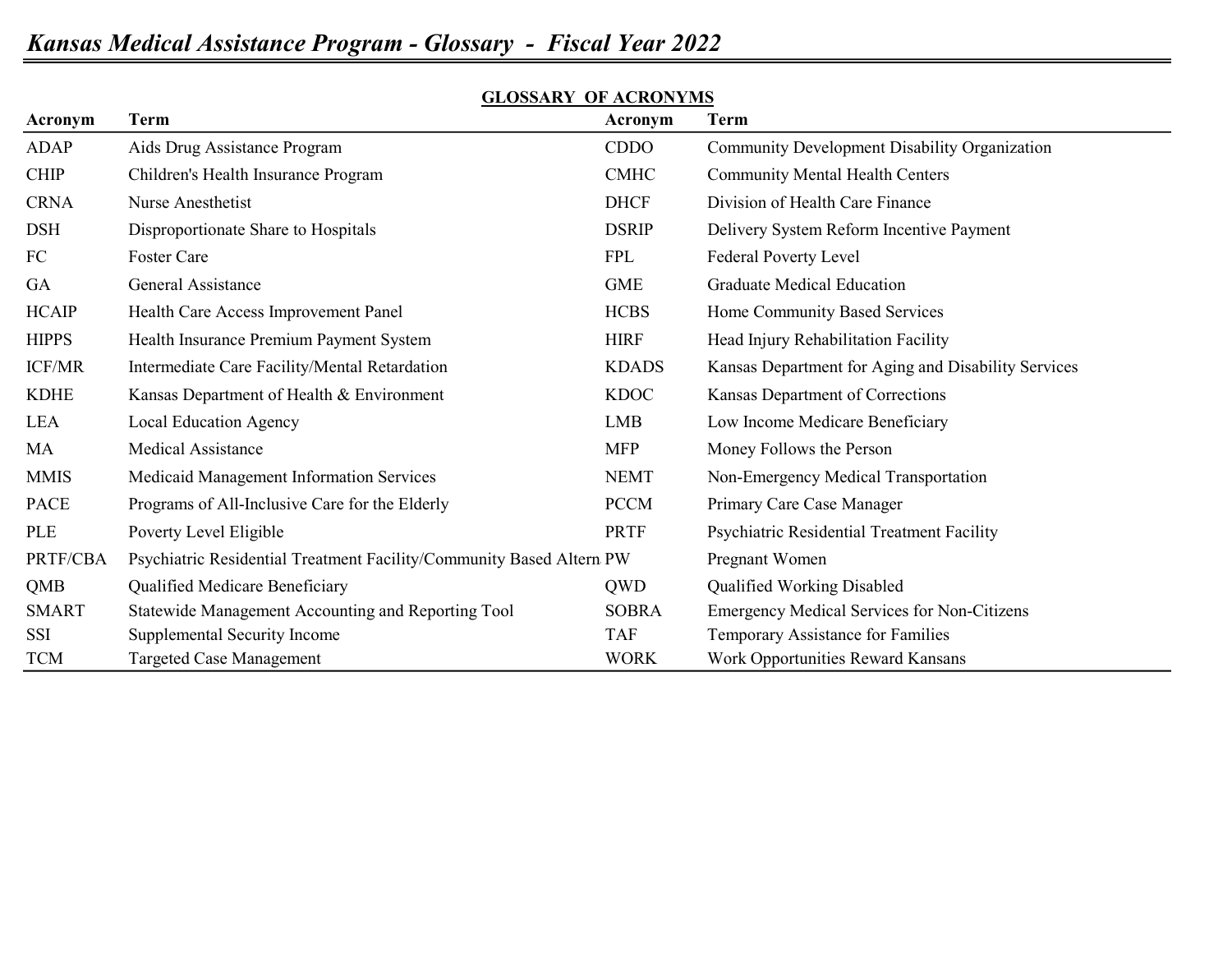| (July 2021 - March 2022)<br>Month |                  | Beneficiaries** |                  | Consumers*** | <b>Total Expenditures</b> |
|-----------------------------------|------------------|-----------------|------------------|--------------|---------------------------|
|                                   |                  |                 |                  |              |                           |
|                                   | <b>Number</b>    | Avg. Cost       | <b>Number</b>    | Avg. Cost    | Total*                    |
| July (4 week)                     | 484,188          | \$935           | 462,919          | \$978        | \$452,674,894             |
| August (5 week)                   | 486,975          | \$766           | 458,648          | \$814        | \$373,112,852             |
| September (4 week)                | 491,597          | \$820           | 471,900          | \$854        | \$402,870,572             |
| October (4 week)                  | 494,522          | \$825           | 476,184          | \$857        | \$407,856,039             |
| November (5 week)                 | 496,958          | \$820           | 481,063          | \$848        | \$407,706,785             |
| December (4 week)                 | 500,513          | \$766           | 484,472          | \$792        | \$383,639,296             |
| January (4 week)                  | 504,790          | \$765           | 486,558          | \$794        | \$386,352,128             |
| February (4 week)                 | 509,445          | \$825           | 492,163          | \$854        | \$420,419,437             |
| March (5 week)                    | 512,048          | \$792           | 502,804          | \$807        | \$405,700,673             |
| April (4 week)                    | $\bf{0}$         | \$0             | $\boldsymbol{0}$ | \$0          | \$0                       |
| May (5 week)                      | $\boldsymbol{0}$ | \$0             | $\boldsymbol{0}$ | \$0          | \$0                       |
| June (4 week)                     | $\boldsymbol{0}$ | \$0             | $\boldsymbol{0}$ | \$0          | \$0                       |
| Average Monthly                   | 497,952          | \$812           | 479,727          | \$843        | \$404,481,408             |
| Cumulative Total                  | 4,481,036        |                 | 4,316,711        |              | \$3,640,332,676           |
| <b>Average Per Week</b>           |                  |                 |                  |              |                           |
| <b>Current Year</b>               | 497,952          | \$187           | 479,727          | \$195        | \$93,341,863              |
| <b>Prior Year-Same Period</b>     | 455,584          | \$184           | 434,888          | \$193        | \$83,980,850              |
| <b>Percent Change</b>             | 9.3%             | 1.7%            | 10.3%            | 0.8%         | 11.1%                     |

Kansas Medical Assistance Program - Beneficiaries and Expenditures - Fiscal Year 2022

\* Total monthly expenditures include non-client specific expenditures, but do not include certified match.

\*\*Beneficiaries are eligible for services as of month end for that month. The Beneficiaries do not all use service during the given month but they are eligible in that month.

\*\*\*Consumers are those for whom a payment was made during the month, including Managed Care Capitation payments. They are determined by the date of payment.

NOTE: Drug rebate amounts are not deducted from KDHE/DHCF Expenditures.

NOTE: The Beneficiary numbers include Fee-for-Service and Managed Care enrollees.

NOTE: KanCare capitation payments are paid in arrears for the month of beneficiary eligibility. (for example: Capitation payments for beneficiaries eligible in the month of January

are paid out in the month of February).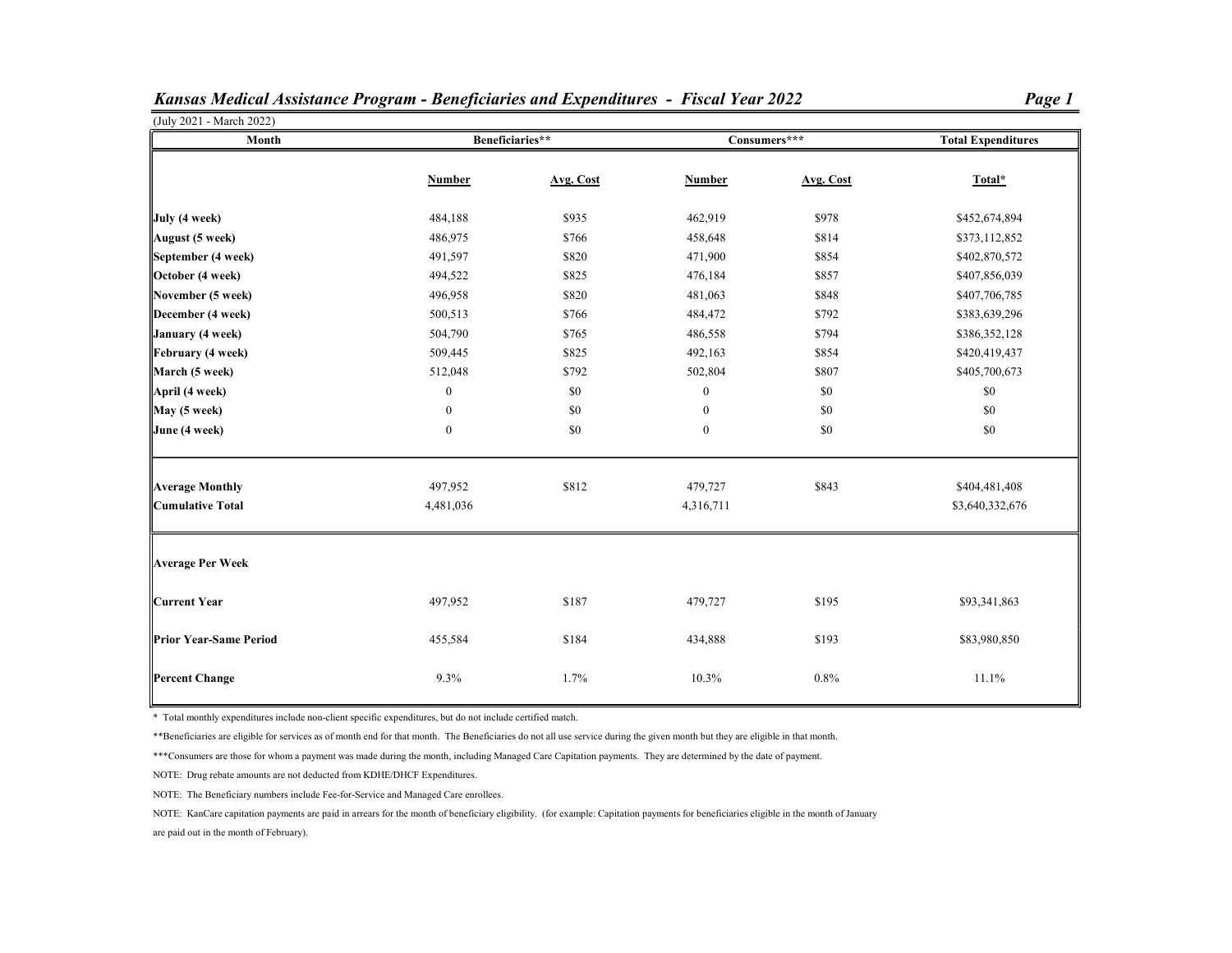| (July 2021 - March 2022)          |         |          |           |          |              |          |              |              |              |                  |                  |              | <b>Monthly</b> |
|-----------------------------------|---------|----------|-----------|----------|--------------|----------|--------------|--------------|--------------|------------------|------------------|--------------|----------------|
| <b>PROGRAM</b>                    | July    | August   | September | October  | November     | December | January      | February     | March        | April            | May              | June         | Average        |
|                                   |         |          |           |          |              |          |              |              |              |                  |                  |              |                |
| SSI Aged                          | 8,504   | 8,496    | 8,515     | 8,537    | 8,563        | 8,538    | 8,486        | 9,085        | 9,060        | $\mathbf{0}$     | $\mathbf{0}$     | $\mathbf{0}$ | 8,643          |
| <b>SSI Blind/Disabled</b>         | 45,769  | 45,842   | 46,014    | 46,051   | 46,082       | 46,113   | 46,155       | 45,629       | 45,011       | $\bf{0}$         | $\mathbf{0}$     | $\mathbf{0}$ | 45,852         |
| Med. Needy Aged                   | 14,081  | 14,268   | 14,365    | 14,452   | 14,594       | 14,642   | 14,625       | 15,202       | 3,917        | $\bf{0}$         | $\boldsymbol{0}$ | $\bf{0}$     | 13,350         |
| Med. Needy Blind/Disabled         | 12,228  | 12,400   | 12,667    | 12,861   | 13,084       | 13,085   | 13,217       | 13,115       | 5,830        | $\mathbf{0}$     | $\mathbf{0}$     | $\mathbf{0}$ | 12,054         |
|                                   |         |          |           |          |              |          |              |              |              |                  |                  |              |                |
| <b>OMB/LMB/OWD</b>                | 28,007  | 27,922   | 27,895    | 27,907   | 27,875       | 27,931   | 27,938       | 27,905       | 27,909       | $\boldsymbol{0}$ | $\mathbf{0}$     | $\bf{0}$     | 27,921         |
| Working Healthy                   | 1,324   | 1,329    | 1,338     | 1,342    | 1,340        | 1,338    | 1,341        | 1,350        | 1,352        | $\mathbf{0}$     | $\mathbf{0}$     | $\theta$     | 1,339          |
| <b>TAF</b>                        | 118,661 | 120,459  | 123,211   | 124,946  | 126,495      | 128,414  | 130,765      | 133,343      | 103          | $\boldsymbol{0}$ | $\mathbf{0}$     | $\mathbf{0}$ | 111,822        |
| <b>TAF Extended Medical</b>       | 8,215   | 8,138    | 8,083     | 8,032    | 7,963        | 7,936    | 7,900        | 7,804        | 7,723        | $\mathbf{0}$     | $\mathbf{0}$     | $\mathbf{0}$ | 7,977          |
| Med. Needy Families               | 1       | $\bf{0}$ | 1         | $\bf{0}$ | $\mathbf{1}$ | $\bf{0}$ | $\mathbf{1}$ | $\mathbf{0}$ | $\mathbf{0}$ | $\boldsymbol{0}$ | $\mathbf{0}$     | $\theta$     | $\mathbf{1}$   |
| PLE Children 1-5                  | 45,427  | 45,442   | 45,529    | 45,488   | 45,343       | 45,388   | 45,486       | 45,375       | 45,056       | $\mathbf{0}$     | $\mathbf{0}$     | $\mathbf{0}$ | 45,393         |
| <b>PLE Pregnant Women</b>         | 12,061  | 12,309   | 12,622    | 12,774   | 12,902       | 13,199   | 13,502       | 13,851       | 13,785       | $\bf{0}$         | $\mathbf{0}$     | $\bf{0}$     | 13,001         |
| <b>PLE</b> Infants                | 20,668  | 21,080   | 21,660    | 22,032   | 22,288       | 22,783   | 23,357       | 23,495       | 23,537       | $\mathbf{0}$     | $\mathbf{0}$     | $\mathbf{0}$ | 22,322         |
| PLE Children 6-17                 | 74,192  | 74,383   | 74,654    | 74,830   | 75,038       | 75,599   | 75,862       | 77,058       | 76,777       | $\mathbf{0}$     | $\mathbf{0}$     | $\mathbf{0}$ | 75,377         |
| General Assistance (MediKan)      | 1,647   | 1,102    | 1,079     | 1,090    | 999          | 993      | 1,019        | 1,019        | 1,080        | $\mathbf{0}$     | $\mathbf{0}$     | $\mathbf{0}$ | 1,114          |
| <b>FC-SRS Total</b>               | 10,885  | 11,018   | 11,095    | 11,105   | 11,124       | 11,256   | 11,283       | 11,322       | 11,409       | $\bf{0}$         | $\mathbf{0}$     | $\mathbf{0}$ | 11,166         |
| FC-JJA Total                      | 48      | 47       | 46        | 46       | 44           | 43       | 41           | 43           | 40           | $\bf{0}$         | $\bf{0}$         | $\bf{0}$     | 44             |
| <b>Adoption Support</b>           | 9,670   | 9,731    | 9,791     | 9,876    | 9,924        | 9,964    | 10,042       | 10,091       | 10,146       | $\mathbf{0}$     | $\mathbf{0}$     | $\mathbf{0}$ | 9,915          |
| <b>SOBRA</b>                      | 1,925   | 2,029    | 2,186     | 2,289    | 2,387        | 2,493    | 2,615        | 2,785        | 2,797        | $\mathbf{0}$     | $\mathbf{0}$     | $\mathbf{0}$ | 2,390          |
| Children In Long Term Care        | 3,934   | 3,884    | 3,660     | 3,609    | 3,407        | 3,390    | 3,422        | 3,368        | 3,248        | $\mathbf{0}$     | $\mathbf{0}$     | $\mathbf{0}$ | 3,547          |
| Special Tuberculosis              | 15      | 15       | 15        | 14       | 17           | 20       | 20           | 20           | 41           | $\bf{0}$         | $\mathbf{0}$     | $\mathbf{0}$ | 20             |
| <b>Breast and Cervical Cancer</b> | 316     | 320      | 326       | 331      | 332          | 336      | 343          | 350          | 356          | $\bf{0}$         | $\boldsymbol{0}$ | $\mathbf{0}$ | 334            |
| Inmate (Child/Adult/Preg Women)   | 8       | 6        | 8         | 6        | 6            | 6        | 6            | 6            | 8            | $\mathbf{0}$     | $\theta$         | $\theta$     | $\tau$         |
| ADAP                              | 1,489   | 1,495    | 1,475     | 1,475    | 1,484        | 1,485    | 1,496        | 1,504        | 1,520        | $\mathbf{0}$     | $\mathbf{0}$     | $\mathbf{0}$ | 1,491          |
| CHIP                              | 51,115  | 51,107   | 51,085    | 51,050   | 51,099       | 51,120   | 51,234       | 50,982       | 50,699       | $\mathbf{0}$     | $\mathbf{0}$     | $\mathbf{0}$ | 51,055         |
| M-CHIP                            | 16,382  | 16,485   | 16,571    | 16,605   | 16,658       | 16,713   | 16,845       | 17,092       | 17,039       | $\mathbf{0}$     | $\mathbf{0}$     | $\mathbf{0}$ | 16,710         |
| Total                             | 484,188 | 486,975  | 491,597   | 494,522  | 496,958      | 500,513  | 504,790      | 509,445      | 512,048      | $\bf{0}$         | $\bf{0}$         | $\bf{0}$     | 497,893        |
| <b>Prior Fiscal Year</b>          | 437,402 | 442,268  | 448,210   | 453,296  | 455,723      | 459,632  | 463,166      | 467,480      | 472,216      | 0                | $\theta$         | 0            | 455,488        |
| % Change                          | 10.7%   | 10.1%    | 9.7%      | 9.1%     | $9.0\%$      | 8.9%     | $9.0\%$      | $9.0\%$      | 8.4%         | $0.0\%$          | $0.0\%$          | $0.0\%$      | 9.3%           |

Kansas Medical Assistance Program - Beneficiaries by Population Group - Fiscal Year 2022

\*Beneficiaries are eligible for services as of month end for that month. The Beneficiaries do not all use service during the given month but they are eligible in that month. Does NOT include retroactive eligibles.

Fluctuations in counts from month-to-month are a result of eligibility passive reviews and income reviews.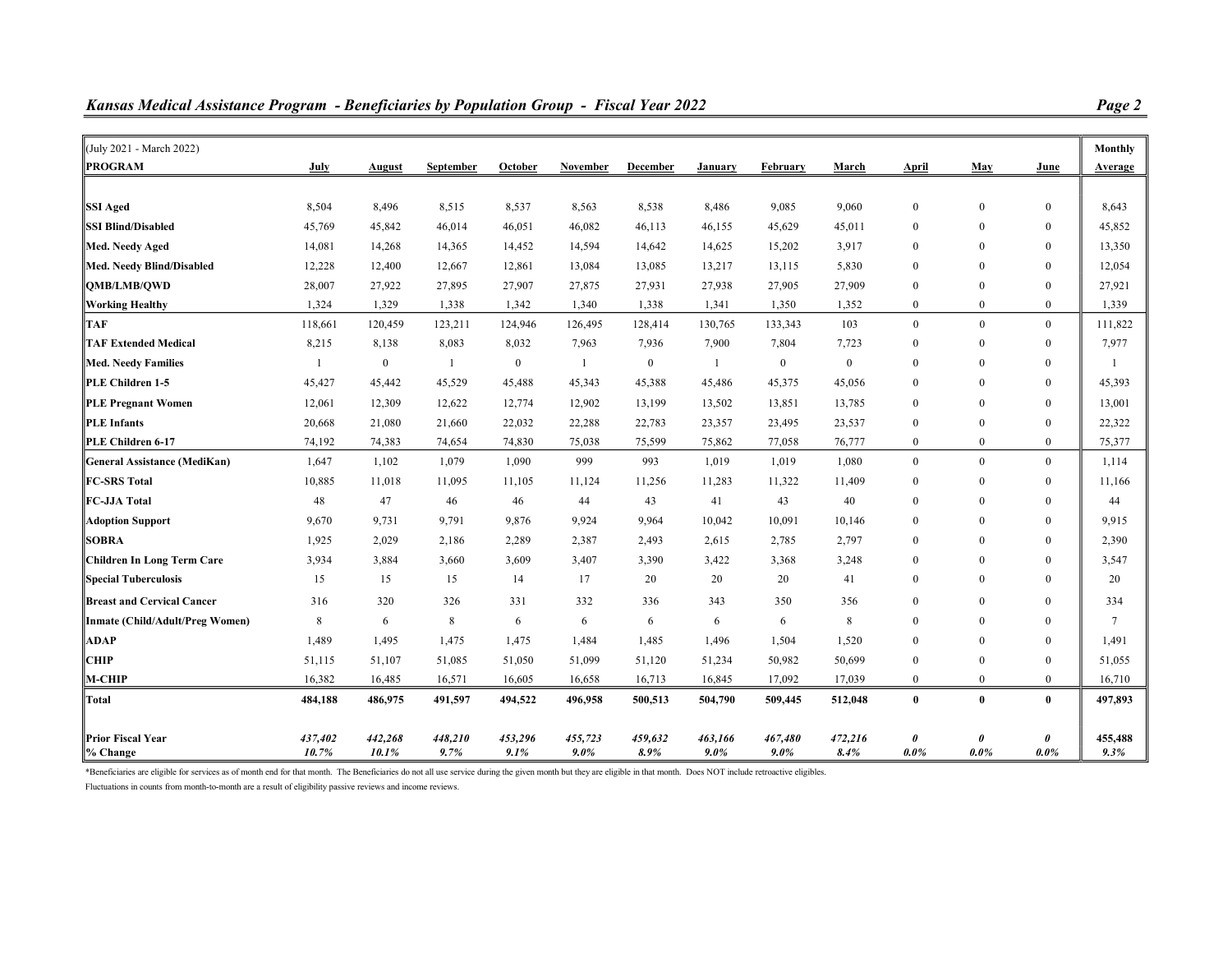| <b>PROGRAM</b>                    | July    | <b>August</b>  | September      | October | <b>November</b> | December | January  | February       | March          | April        | May            | June | Average |
|-----------------------------------|---------|----------------|----------------|---------|-----------------|----------|----------|----------------|----------------|--------------|----------------|------|---------|
|                                   |         |                |                |         |                 |          |          |                |                |              |                |      |         |
| <b>SSI Aged</b>                   | 8,563   | 8,386          | 8,359          | 8,365   | 8,421           | 8,427    | 8,390    | 8,469          | 9,209          | $\Omega$     | $\Omega$       |      | 8,510   |
| <b>SSI Blind/Disabled</b>         | 47,492  | 45,895         | 47,901         | 48,242  | 48,530          | 48,468   | 48,395   | 49,287         | 51,048         |              |                |      | 48,362  |
| Med. Needy Aged                   | 14,865  | 13,746         | 13,859         | 13,913  | 14,144          | 14,206   | 14,147   | 14,631         | 15,828         |              |                |      | 14,371  |
| Med. Needy Blind/Disabled         | 14,728  | 12,135         | 12,222         | 12,462  | 12,739          | 12,989   | 12,917   | 14,105         | 15,892         |              |                |      | 13,354  |
| <b>QMB/LMB/QWD</b>                | 5,669   | 5,094          | 5,962          | 5,331   | 5,493           | 5,726    | 5,021    | 5,009          | 5,518          |              |                |      | 5,425   |
| <b>Working Healthy</b>            | 1,343   | 1,318          | 1,325          | 1,329   | 1,338           | 1,337    | 1,331    | 1,356          | 1,387          |              | $\theta$       |      | 1,340   |
| <b>TAF</b>                        | 118,885 | 117,376        | 121,048        | 123,503 | 126,031         | 127,915  | 129,781  | 133,923        | 138,673        | $\theta$     | $\theta$       |      | 126,348 |
| <b>TAF Extended Medical</b>       | 8,720   | 8,204          | 8,173          | 8,141   | 8,074           | 8,036    | 8,001    | 8,152          | 8,387          |              |                |      | 8,210   |
| <b>Med. Needy Families</b>        | 2       |                | $\overline{0}$ |         | $\bf{0}$        |          | $\bf{0}$ | 3              | $\overline{2}$ |              |                |      |         |
| PLE Children 1-5                  | 50,630  | 45,740         | 47,703         | 48,168  | 48,289          | 48,395   | 48,334   | 50,993         | 55,130         |              |                |      | 49,265  |
| <b>PLE Pregnant Women</b>         | 13,798  | 12,117         | 12,261         | 12,510  | 12,782          | 12,973   | 13,135   | 14,641         | 16,107         |              |                |      | 13,369  |
| <b>PLE Infants</b>                | 22,934  | 20,983         | 21,443         | 21,927  | 22,528          | 22,891   | 23,301   | 25,542         | 27,852         |              |                |      | 23,267  |
| PLE Children 6-17                 | 79,222  | 73,913         | 75,879         | 76,394  | 76,679          | 77,088   | 77,412   | 80,692         | 85,539         | $\Omega$     | $\overline{0}$ |      | 78,091  |
| General Assistance (MediKan)      | 781     | 428            | 468            | 408     | 364             | 389      | 369      | 401            | 421            | $\mathbf{0}$ | $\theta$       |      | 448     |
| <b>FC-SRS Total</b>               | 12,672  | 11,035         | 11,453         | 11,771  | 11,909          | 11,922   | 11,949   | 13,152         | 14,438         |              |                |      | 12,256  |
| <b>FC-JJA Total</b>               | 62      | 47             | 47             | 45      | 44              | 44       | 41       | 44             | 47             |              |                |      | 47      |
| <b>Adoption Support</b>           | 9,871   | 9,731          | 10,248         | 10,469  | 10,609          | 10,656   | 10,641   | 10,839         | 11,139         | $\theta$     | $\overline{0}$ |      | 10,467  |
| SOBRA                             | 351     | 222            | 299            | 253     | 301             | 238      | 194      | 206            | 243            | $\theta$     | $\theta$       |      | 256     |
| <b>Children In Long Term Care</b> | 4,733   | 4,075          | 4,358          | 4,245   | 4,203           | 3,992    | 3,918    | 5,047          | 5,675          |              |                |      | 4,472   |
| <b>Special Tuberculosis</b>       | 6       |                | 3              |         | $\overline{2}$  | 2        | 5        | $\overline{4}$ | $\overline{4}$ |              |                |      |         |
| <b>Breast and Cervical Cancer</b> | 319     | 313            | 318            | 322     | 326             | 331      | 329      | 347            | 355            |              |                |      | 329     |
| Inmate (Child/Adult/Preg Women)   | 3       | $\overline{2}$ | 2              |         | 3               |          |          | 3              |                |              |                |      |         |
| <b>ADAP</b>                       | 608     | 545            | 580            | 492     | 501             | 516      | 770      | 807            | 832            |              |                |      | 628     |
| CHIP                              | 55,191  | 50,977         | 50,952         | 51,014  | 50,942          | 50,846   | 50,992   | 53,137         | 55,664         |              |                |      | 52,191  |
| M-CHIP                            | 18,037  | 16,330         | 16,780         | 16,912  | 17,003          | 17,069   | 17,094   | 18,068         | 19,660         |              | $\theta$       |      | 17,439  |
| <b>Total</b>                      | 462,919 | 458,648        | 471,900        | 476,184 | 481,063         | 484,472  | 486,558  | 492,163        | 502,804        | $\bf{0}$     | $\mathbf{0}$   |      | 479,635 |
| <b>Prior Fiscal Year</b>          | 412.560 | 413.484        | 420,769        | 433.012 | 437,940         | 445.627  | 443.601  | 449.965        | 456,273        | $\mathbf{0}$ | $\mathbf{0}$   |      | 434,803 |

% Change 12.2% 10.9% 12.2% 10.0% 9.8% 8.7% 9.7% 9.4% 10.2% 0.0% 0.0% 0.0% 10.3%

 $\frac{1}{201}$  2021 - March 2022) **Monthly** 

## Kansas Medical Assistance Program - Consumers by Population Group - Fiscal Year 2022

Note: Consumers may be counted in more than One Program Area. Totals are unduplicated.

\*Consumers are those for whom a payment was made during the month, including Managed Care Capitation payments. They are determined by the date of payment. Managed Care enrollees may or may not use services in any given mon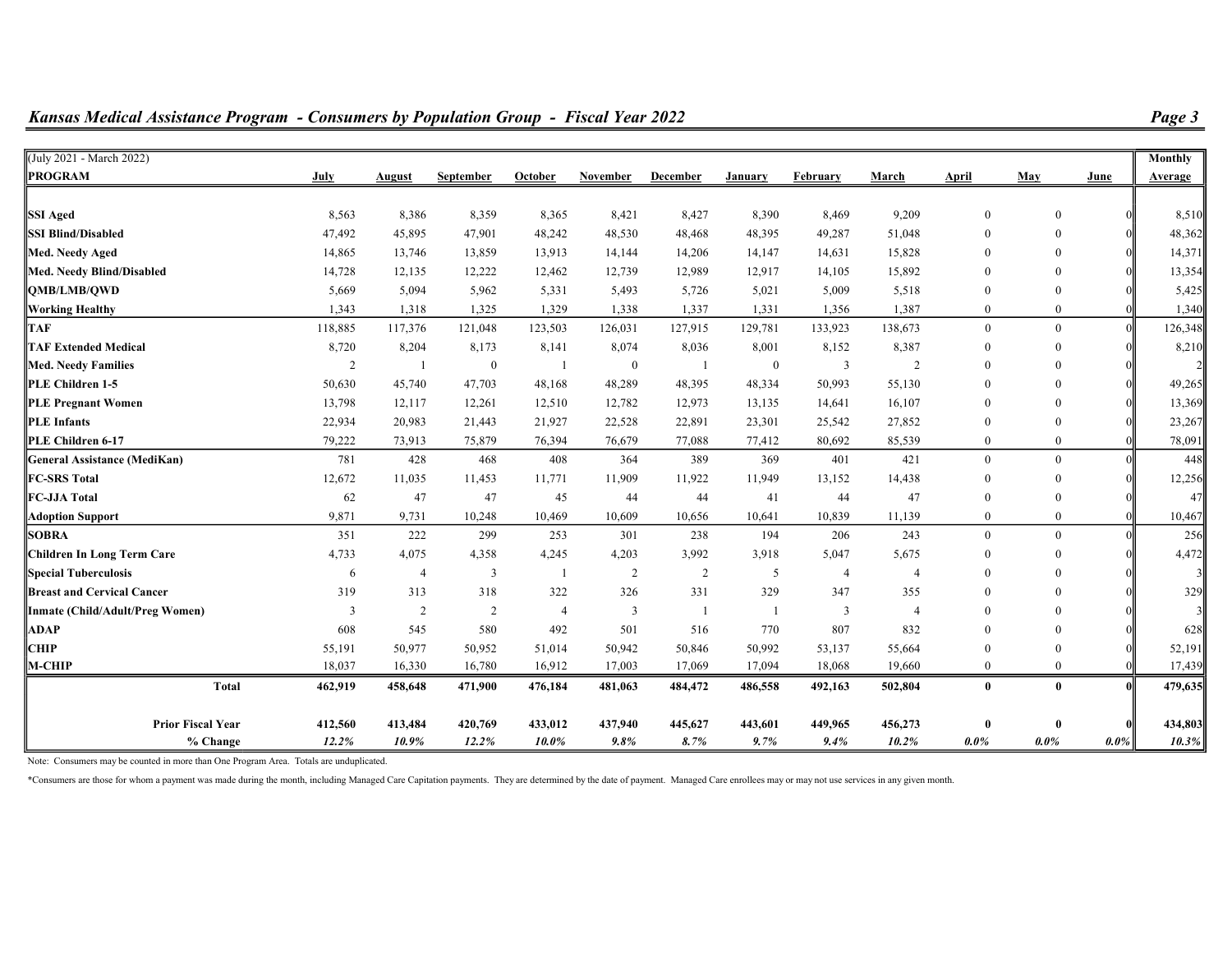Kansas Medical Assistance Program - Expenditures by Population Group - Fiscal Year 2022

|                                                                       |                               |                               |                               |                               |                               |                               |                               |                              |                              |                                  |                  |                |                                  | <b>Fiscal Year-To-Date</b>    |                 |
|-----------------------------------------------------------------------|-------------------------------|-------------------------------|-------------------------------|-------------------------------|-------------------------------|-------------------------------|-------------------------------|------------------------------|------------------------------|----------------------------------|------------------|----------------|----------------------------------|-------------------------------|-----------------|
| (July 2021 - March 2022)                                              |                               |                               |                               |                               |                               |                               |                               |                              |                              |                                  |                  |                |                                  | Monthly                       | <b>State</b>    |
| <b>PROGRAM</b>                                                        | July                          | August                        | September                     | October                       | November                      | December                      | January                       | February                     | March                        | April                            | May              | June           | Total                            | Average                       | Funds           |
| <b>SSI Aged</b>                                                       | \$20,043,487                  | \$19,972,460                  | \$20,026,357                  | \$20,216,616                  | \$20,349,699                  | \$20,615,979                  | \$20,626,750                  | \$20,550,331                 | \$19,465,809                 | \$0                              | \$0              | -80            | \$181,867,488                    | \$20,207,499                  | \$72,674,248    |
| <b>SSI Blind/Disabled</b>                                             | \$99,699,666                  | \$97,618,232                  | \$96,034,920                  | \$96,732,422                  | \$99,760,514                  | \$99,880,168                  | \$99,892,121                  | \$129,441,291                | \$121,441,160                | S <sub>0</sub>                   | \$0              | \$0            | \$940,500,495                    | \$104,500,055                 | \$375,823,998   |
| Med. Needy Aged                                                       | \$50,201,618                  | \$51,998,606                  | \$51,332,363                  | \$51,075,338                  | \$52,110,325                  | \$52,549,979                  | \$52,560,767                  | \$50,731,446                 | \$43,253,202                 | \$0                              | \$0\$            |                | \$455,813,644                    | \$50,645,960                  | \$182,143,132   |
| Med. Needy Blind/Disabled                                             | \$44,259,259                  | \$43,395,850                  | \$43,780,623                  | \$41,265,614                  | \$44,719,835                  | \$44,756,345                  | \$44,781,553                  | \$54,684,071                 | \$46,467,881                 | \$0                              | \$0              | \$0            | \$408,111,030                    | \$45,345,670                  | \$163,081,168   |
| QMB/LMB/QWD                                                           | \$4,452,298                   | \$4,511,104                   | \$4,560,609                   | \$4,071,743                   | \$4,423,353                   | \$4,988,410                   | \$4,936,170                   | \$5,280,403                  | \$17,967,771                 | \$0                              | \$0              | \$0            | \$55,191,861                     | \$6,132,429                   | \$22,054,668    |
| Working Healthy                                                       | \$1,225,182                   | \$1,230,656                   | \$1,197,338                   | \$1,215,887                   | \$1,274,639                   | \$1,269,718                   | \$1,251,532                   | \$1,408,096                  | \$1,491,325                  | \$0                              | \$0              | \$0            | \$11,564,374                     | \$1,284,930                   | \$4,621,124     |
| ГAF                                                                   | \$47,142,323                  | \$47,419,819                  | \$48,128,131                  | \$49,562,319                  | \$50,957,765                  | \$49,319,230                  | \$49,329,313                  | \$39,162,151                 | \$41,818,459                 | \$0                              | \$0              | sol            | \$422,839,510                    | \$46,982,168                  | \$168,966,668   |
| <b>FAF Extended Medical</b>                                           | \$4,106,195                   | \$4,066,692                   | \$4,079,917                   | \$4,168,230                   | \$4,027,374                   | \$3,912,078                   | \$3,911,611                   | \$1,918,280                  | \$1,932,629                  | \$0                              | \$0              | sol            | \$32,123,007                     | \$3,569,223                   | \$12,836,353    |
| Med. Needy Families                                                   | \$664                         | \$1,933                       | \$0                           | \$1,933                       | \$0                           | \$2,291                       | \$2,291                       | \$2,264                      | \$760                        | \$0                              | \$0              | \$0            | \$12,136                         | \$1,734                       | \$4,849         |
| PLE Children 1-5                                                      | \$10,243,479                  | \$9,624,319                   | \$9,926,663                   | \$9,600,686                   | \$10,165,755                  | \$10,043,332                  | \$10,043,332                  | \$6,042,821                  | \$6,442,818                  | \$0                              | \$0              | \$0            | \$82,133,206                     | \$9,125,912                   | \$32,820,429    |
| <b>PLE Pregnant Women</b>                                             | \$7,658,825                   | \$8,509,309                   | \$7,861,152                   | \$8,864,010                   | \$9,033,764                   | \$7,084,230                   | \$7,085,844                   | \$9,259,943                  | \$8,419,180                  | \$0                              | \$0              | -80            | \$73,776,256                     | \$8,197,362                   | \$29,480,992    |
| <b>PLE</b> Infants                                                    | \$12,392,081                  | \$12,615,052                  | \$12,516,435                  | \$12,510,348                  | \$13,042,275                  | \$12,566,815                  | \$12,566,815                  | \$21,469,180                 | \$22,386,896                 | \$0                              | \$0              | \$0            | \$132,065,898                    | \$14,673,989                  | \$52,773,533    |
| PLE Children 6-17                                                     | \$16,724,189                  | \$16,044,680                  | \$16,145,026                  | \$16,036,775                  | \$16,582,250                  | \$12,139,286                  | \$12,139,796                  | \$9,124,036                  | \$10,527,230                 | \$0                              | \$0\$            | sol            | \$125,463,269                    | \$13,940,363                  | \$50,135,122    |
| General Assistance (MediKan)                                          | \$661,600                     | \$301,149                     | \$465,201                     | $-$ \$891                     | \$393,801                     | \$680,270                     | \$682,073                     | \$343,925                    | \$615,444                    | \$0                              | \$0              | -sol           | \$4,142,573                      | \$460,286                     | \$4,142,573     |
| <b>FC-SRS Total</b>                                                   | \$8,061,755                   | \$7,887,956                   | \$7,848,892                   | \$7,855,388                   | \$8,139,279                   | \$8,117,122                   | \$8,116,634                   | \$13,417,272                 | \$12,756,773                 | \$0                              | \$0              | <sub>sol</sub> | \$82,201,071                     | \$9,133,452                   | \$32,847,548    |
| FC-JJA Total                                                          | \$32,003                      | \$29,864                      | \$28,880                      | \$28,215                      | \$28,081                      | \$26,730                      | \$26,730                      | \$50,915                     | \$51,648                     | \$0                              | \$0              | -sol           | \$303,065                        | \$33,674                      | \$121,105       |
| <b>Adoption Support</b>                                               | \$7,248,307                   | \$6,901,736                   | \$7,012,148                   | \$6,982,643                   | \$7,181,370                   | \$7,216,689                   | \$7,218,409                   | \$12,952,328                 | \$12,437,251                 | \$0                              | \$0              | \$0            | \$75,150,881                     | \$8,350,098                   | \$30,030,292    |
| SOBRA                                                                 | \$1,532,804                   | \$1,135,589                   | \$1,297,162                   | \$0                           | \$1,171,742                   | \$1,194,073                   | \$1,194,073                   | \$848,083                    | \$1,466,620                  | \$0                              | \$0\$            | \$0            | \$9,840,147                      | \$1,230,018                   | \$3,932,123     |
| Children In Long Term Care                                            | \$14,168,803                  | \$12,921,999                  | \$14,945,959                  | \$12,220,859                  | \$11,960,189                  | \$11,331,461                  | \$11,330,422                  | \$16,757,771                 | \$14,354,222                 | \$0                              | \$0              | \$0            | \$119,991,685                    | \$13,332,409                  | \$47,948,677    |
| <b>Special Tuberculosis</b>                                           | \$1,302                       | \$7,592                       | \$7,728                       | \$0                           | \$980                         | \$11,687                      | \$11,687                      | \$7,348                      | \$1,145                      | \$0                              | \$0              | $\mathbf{S}$   | \$49,468                         | \$6,184                       | \$19,767        |
| <b>Breast and Cervical Cancer</b>                                     | \$1,008,170                   | \$970,139                     | \$1,028,832                   | \$1,026,046                   | \$1,070,021                   | \$1,072,231                   | \$1,075,670                   | \$1,548,527                  | \$1,518,201                  | \$0                              | \$0              | <sub>so</sub>  | \$10,317,838                     | \$1,146,426                   | \$4,123,008     |
| Inmate (Child/Adult/Preg Women)                                       | \$197,292                     | \$154,558                     | \$154,211                     | \$0                           | \$116,962                     | \$208,969                     | \$208,969                     | \$63,285                     | \$85,381                     | \$0                              | \$0              | -80            | \$1,189,625                      | \$148,703                     | \$475,374       |
| ADAP                                                                  | \$1,033,013                   | \$858,820                     | \$1,039,833                   | \$0                           | \$845,041                     | \$976,368                     | \$975,730                     | \$1,389,431                  | \$1,935,444                  | \$0                              | \$0\$            | \$0            | \$9,053,680                      | \$1,131,710                   | \$3,617,850     |
| CHIP                                                                  | \$11,237,536                  | \$10,689,540                  | \$10,705,620                  | \$10,698,971                  | \$10,680,126                  | \$10,681,487                  | \$10,681,487                  | \$12,499,454                 | \$12,492,134                 | \$0                              | \$0              | \$0            | \$100,366,356                    | \$11,151,817                  | \$28,106,971    |
| <b>M-CHIP</b>                                                         | \$3,688,857                   | \$3,554,742                   | \$3,610,685                   | \$3,576,674                   | \$3,673,006                   | \$3,350,897                   | \$3,350,897                   | \$4,125,684                  | \$4,154,287                  | \$0                              | \$0              | \$0            | \$33,085,730                     | \$3,676,192                   | \$9,265,452     |
| <b>Population Expenditure Total</b>                                   | \$367,020,706                 | \$362,422,395                 | \$363,734,686                 | \$357,709,828                 | \$371,708,147                 | \$363,995,844                 | \$364,000,677                 | \$413,078,335                | \$403,483,671                | S0                               | \$0              |                | \$3,367,154,290                  | \$374,128,254                 | \$1,332,047,024 |
| <b>Non Population Expenditures</b><br><b>Grand Total Expenditures</b> | \$85,654,188<br>\$452,674,894 | \$10,690,457<br>\$373,112,852 | \$39,135,886<br>\$402,870,572 | \$50,146,211<br>\$407,856,039 | \$35,998,638<br>\$407,706,785 | \$19,643,452<br>\$383,639,296 | \$22,351,451<br>\$386,352,128 | \$7,341,101<br>\$420,419,437 | \$2,217,002<br>\$405,700,673 | S <sub>0</sub><br>S <sub>0</sub> | \$0<br><b>SO</b> | <b>SO</b>      | \$273,178,386<br>\$3,640,332,676 | \$30,353,154<br>\$404,481,408 |                 |

State Funds are calculated utilizing a blended FMAP and are not actual State Funds expended

Non Population Expenditures represent Non Claim payments (DSH, DSRIP, HCAIP, GME)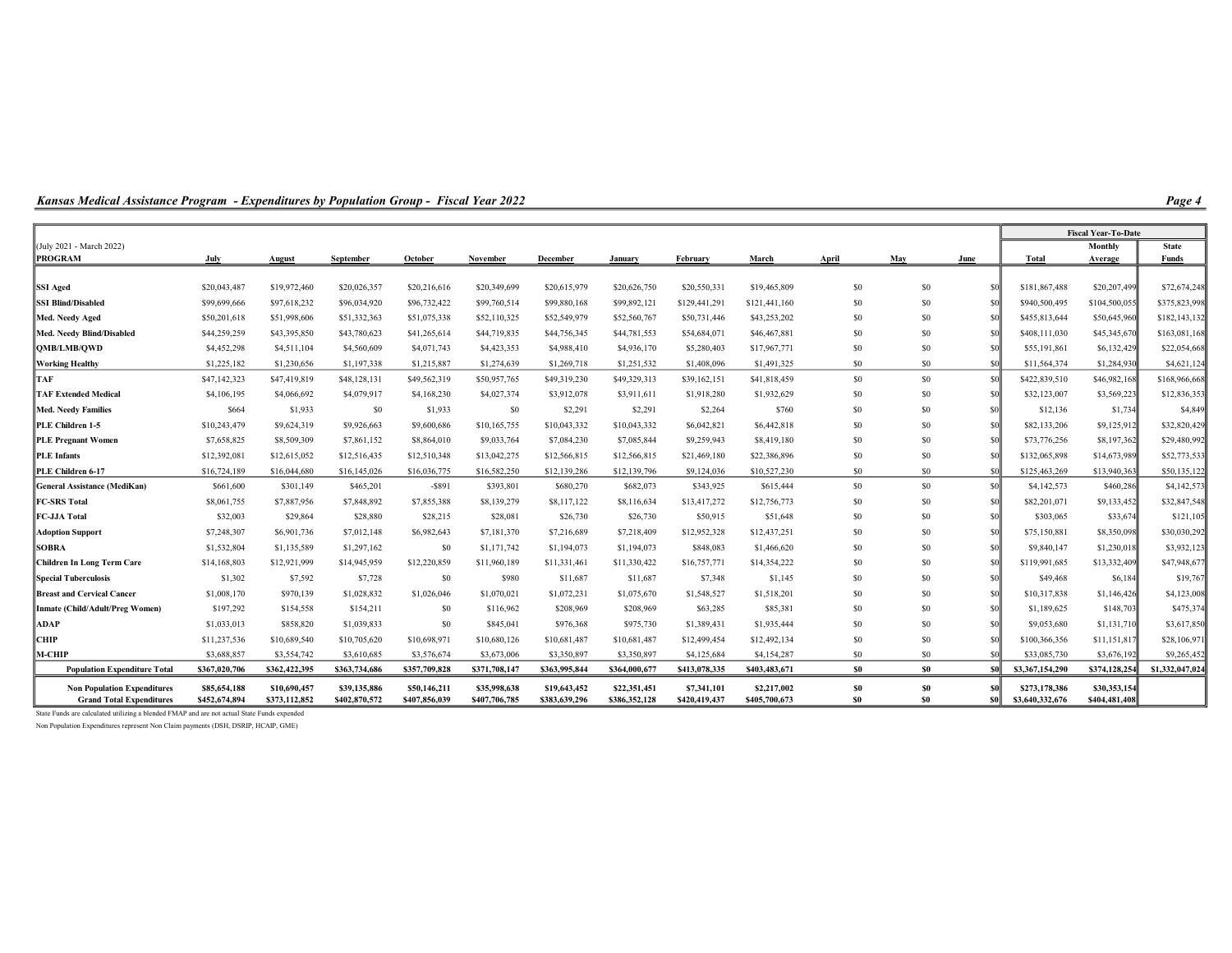| (July 2021 - March 2022)                           |         |         |                |         |                   |         |         |                |         |                |              |      | Monthly |
|----------------------------------------------------|---------|---------|----------------|---------|-------------------|---------|---------|----------------|---------|----------------|--------------|------|---------|
| <b>PROGRAM</b>                                     | July    | August  | September      | October | November December |         | January | February       | March   | April          | May          | June | Average |
|                                                    |         |         |                |         |                   |         |         |                |         |                |              |      |         |
| SSI Aged, Blind & Disabled (Non-Dual)              | 28,914  | 29,008  | 29,102         | 29,116  | 29,147            | 29,158  | 29,165  | 29,347         | 29,214  | $\mathbf{0}$   | $\theta$     |      | 29,130  |
| SSI Aged, Blind & Disabled (Dual)                  | 11,501  | 11,486  | 11,563         | 11,570  | 11,581            | 11,633  | 11,632  | 11,612         | 11,581  | $\overline{0}$ | $\Omega$     |      | 11,573  |
| Medically Needy Aged, Blind, & Disabled (Non-Dual) | 1,483   | 1,602   | 1,861          | 1,970   | 2,109             | 1,953   | 2,035   | 2,031          | 2,067   | $\overline{0}$ | $\Omega$     |      | 1,901   |
| Medically Needy Aged, Blind, & Disabled (Dual)     | 3,293   | 3,661   | 3,755          | 3,829   | 3,895             | 3,761   | 4,045   | 4,279          | 4,267   | $\theta$       | $\theta$     |      | 3,865   |
| Spend Down-Medically Needy (Non-Dual)              | 670     | 669     | 646            | 639     | 641               | 680     | 660     | 682            | 641     | $\theta$       | $\Omega$     |      | 659     |
| Spend Down-Medically Needy (Dual)                  | 2,540   | 2,561   | 2,536          | 2,598   | 2,694             | 2,920   | 2,804   | 3,048          | 2,899   | $\Omega$       |              |      | 2,733   |
| <b>Working Disabled</b>                            | 1,061   | 1,067   | 1,080          | 1,082   | 1,079             | 1,075   | 1,076   | 1,088          | 1,096   | $\Omega$       | 0            |      | 1,078   |
| <b>WORK</b>                                        | 258     | 257     | 250            | 254     | 256               | 257     | 261     | 257            | 255     | $\Omega$       | $\Omega$     |      | 256     |
| <b>Mental Health Nursing Facility</b>              | 151     | 149     | 148            | 147     | 149               | 161     | 160     | 162            | 161     | $\theta$       | $\Omega$     |      | 154     |
| <b>ICF/MR</b>                                      | 47      | 42      | 45             | 46      | 48                | 49      | 42      | 41             | 38      | $\mathbf{0}$   | $\Omega$     |      | 44      |
| LTC (Non-Dual)                                     | 3,141   | 3,126   | 3,138          | 3,140   | 3,140             | 3,154   | 3,164   | 3,150          | 3,175   | $\overline{0}$ | $\Omega$     |      | 3,148   |
| LTC (Dual)                                         | 17,356  | 17,437  | 17,577         | 17,628  | 17,593            | 17,664  | 17,560  | 17,378         | 17,383  | $\Omega$       |              |      | 17,508  |
| <b>Autism</b>                                      | 44      | 44      | 50             | 53      | 57                | 56      | 57      | 58             | 61      | $\theta$       | 0            |      | 53      |
| <b>SED</b>                                         | 3,285   | 3,161   | 2,994          | 2,930   | 2,872             | 2,907   | 2,961   | 2,919          | 2,906   | $\theta$       | $\Omega$     |      | 2,993   |
| $\ TA\ $                                           | 615     | 618     | 631            | 632     | 626               | 639     | 655     | 654            | 655     | $\theta$       | $\theta$     |      | 636     |
| TBI                                                | 746     | 763     | 767            | 783     | 780               | 812     | 824     | 835            | 847     | $\Omega$       | $\Omega$     |      | 795     |
| Developmentally Disabled (Non-Dual)                | 3,798   | 3,779   | 3,774          | 3,760   | 3,756             | 3,752   | 3,737   | 3,723          | 3,708   | $\theta$       | $\Omega$     |      | 3,754   |
| Developmentally Disabled (Dual)                    | 5,306   | 5,307   | 5,312          | 5,316   | 5,310             | 5,298   | 5,293   | 5,294          | 5,303   | $\Omega$       | 0            |      | 5,304   |
| Children in Long Term Care                         | 665     | 719     | 612            | 640     | 500               | 443     | 415     | 419            | 419     | $\Omega$       | $\Omega$     |      | 537     |
| <b>TAF &amp; PLE</b>                               | 266,135 | 268,401 | 272,052        | 274,299 | 276,151           | 279,023 | 282,257 | 285,897        | 286,832 | $\Omega$       | 0            |      | 276,783 |
| <b>PLE Pregnant Women</b>                          | 11,759  | 12,018  | 12,274         | 12,413  | 12,610            | 12,870  | 13,202  | 13,517         | 13,631  | $\theta$       | 0            |      | 12,699  |
| <b>Foster Care</b>                                 | 19,908  | 20,109  | 20,251         | 20,345  | 20,405            | 20,547  | 20,644  | 20,743         | 20,833  | $\Omega$       | $\Omega$     |      | 20,421  |
| <b>CHIP</b>                                        | 51,013  | 50,969  | 50,963         | 50,914  | 50,923            | 50,966  | 51,106  | 50,867         | 50,846  | $\theta$       | 0            |      | 50,952  |
| M-CHIP                                             | 16,275  | 16,432  | 16,506         | 16,525  | 16,588            | 16,628  | 16,777  | 17,025         | 17,019  | $\theta$       | $\theta$     |      | 16,642  |
| <b>Breast and Cervical Cancer</b>                  | 316     | 322     | 327            | 330     | 333               | 336     | 343     | 350            | 354     | $\mathbf{0}$   | $\theta$     |      | 335     |
| Sub-Total                                          | 450,280 | 453,707 | 458,214        | 460,959 | 463,243           | 466,742 | 470,875 | 475,376        | 476,191 | $\bf{0}$       | $\bf{0}$     |      | 463,954 |
| <b>Prior Month Beneficiary Assignments</b>         | 3       | 11      | $\overline{2}$ | 5       | 10                | 15      | 14      | $\overline{2}$ |         | 0              |              |      |         |
| <b>Total KanCare Beneficiaries</b>                 | 450,283 | 453,718 | 458,216        | 460.964 | 463,253           | 466,757 | 470,889 | 475,378        | 476,192 | 0              | $\mathbf{0}$ |      | 463,961 |

The Beneficiaries do not all use service during the given month but they are eligible in that month. Sub-Total counts *do not* include retroactive eligibles.

KanCare beneficiaries are eligible at beginning of month for that month.

The LTC Non-Dual/Dual is Long Term Care and includes Nursing Facilities, Money Follows the Person Frail Elderly and Physically Disabled, and the Physically Disabled and Frail Elderly Waivers.

The following populations are excluded from KanCare: SOBRA, QMB, LMB, ELMB, ADAP, Tuberculosis, Incarcerated, MediKan, as well as beneficiaries eligible for PACE, Mental Health Nursing Facilities and ICF/MRs.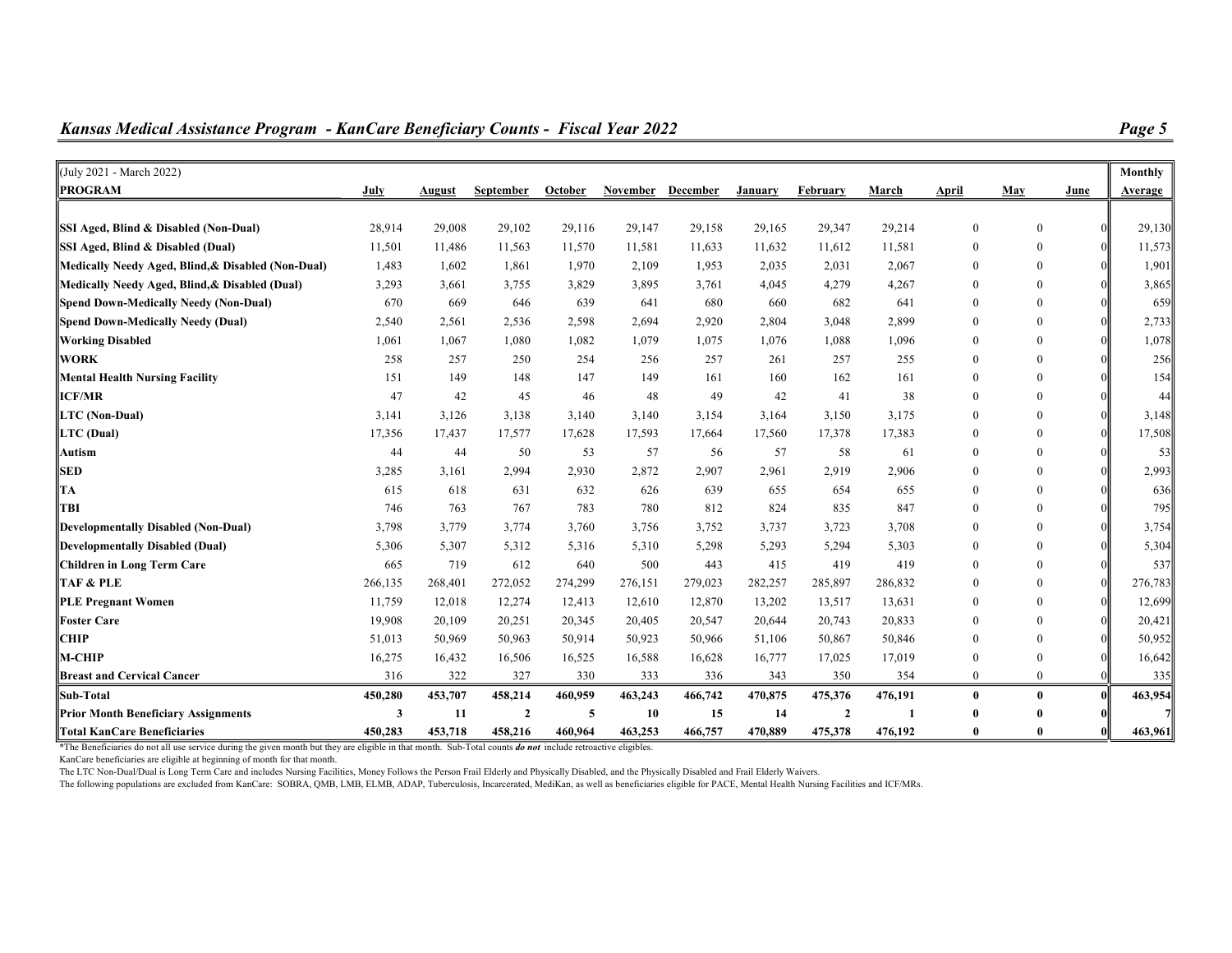Kansas Medical Assistance Program - KanCare Capitation Payments - Fiscal Year 2022

| (July 2021 - March 2022)                           |               |               |               |               |               |                 |                 |               |               |       |                |                |                 |
|----------------------------------------------------|---------------|---------------|---------------|---------------|---------------|-----------------|-----------------|---------------|---------------|-------|----------------|----------------|-----------------|
| <b>PROGRAM</b>                                     | July          | August        | September     | October       | November      | December        | January         | February      | March         | April | May            | June           | Total           |
| SSI Aged, Blind & Disabled (Non-Dual)              | \$41,679,455  | \$40,469,931  | \$38,149,083  | \$41,226,261  | \$41,883,856  | \$41,721,565    | \$41,395,456    | \$57,114,996  | \$57,996,269  | \$0   | \$0            | \$0            | \$401,636,872   |
| SSI Aged, Blind & Disabled (Dual)                  | \$3,214,010   | \$3,143,955   | \$2,756,828   | \$3,127,480   | \$3,155,346   | \$3,156,080     | \$3,186,242     | \$3,507,385   | \$3,467,784   | \$0   | \$0            | \$0            | \$28,715,109    |
| Medically Needy Aged, Blind, & Disabled (Non-Dual) | \$3,021,593   | \$5,770,994   | \$3,717,604   | \$4,051,099   | \$4,089,705   | \$4,499,635     | \$3,388,796     | \$6,723,374   | \$6,282,236   | \$0   | \$0            | <sub>\$0</sub> | \$41,545,036    |
| Medically Needy Aged, Blind, & Disabled (Dual)     | \$3,256,715   | \$7,121,141   | \$3,696,261   | \$3,751,763   | \$3,872,987   | \$4,067,753     | \$3,640,643     | \$5,291,599   | \$4,888,999   | \$0   | \$0            | <sub>\$0</sub> | \$39,587,862    |
| <b>Medically Needy Families</b>                    | \$0           | \$0           | \$0           | \$0           | \$0           | \$0             | \$0             | \$0           | \$0           | \$0   | \$0            | \$0            | \$0             |
| Spend Down-Medically Needy (Non-Dual)              | \$1,811,945   | $-$1,311,804$ | \$1,946,116   | \$1,806,798   | \$2,024,698   | \$1,625,013     | \$1,922,297     | \$2,989,285   | \$3,740,982   | \$0   | \$0            | \$0            | \$16,555,328    |
| Spend Down-Medically Needy (Dual)                  | \$794,469     | $-$ \$451,609 | \$694,086     | \$690,281     | \$773,945     | \$755,661       | \$909,450       | \$658,775     | \$791,406     | \$0   | \$0            | sol            | \$5,616,464     |
| <b>Working Disabled</b>                            | \$563,482     | \$551,873     | \$553,340     | \$563,875     | \$579,469     | \$567,077       | \$565,786       | \$812,038     | \$830,492     | \$0   | \$0            | \$0            | \$5,587,431     |
| <b>WORK</b>                                        | \$484,052     | \$476,244     | \$449,845     | \$463,127     | \$487,501     | \$485,748       | \$467,508       | \$398,360     | \$385,713     | \$0   | \$0            | <sub>\$0</sub> | \$4,098,099     |
| <b>Mental Health Nursing Facility</b>              | \$737,205     | \$739,640     | \$760,960     | \$788,121     | \$708,061     | \$800,258       | \$765,349       | \$1,127,659   | \$1,013,767   | \$0   | \$0            | <sub>\$0</sub> | \$7,441,021     |
| <b>ICF/MR</b>                                      | \$939,241     | \$412,255     | \$219,822     | \$400,258     | \$477,782     | \$451,020       | \$495,921       | \$388,281     | \$289,307     | \$0   | \$0            | sol            | \$4,073,887     |
| LTC (Non-Dual)                                     | \$18,954,921  | \$18,572,966  | \$18,476,640  | \$18,250,475  | \$18,620,066  | \$18,708,262    | \$19,383,989    | \$20,546,672  | \$19,703,493  | \$0\$ | \$0            | <sub>so</sub>  | \$171,217,483   |
| LTC (Dual)                                         | \$68,345,174  | \$69,341,313  | \$69,813,118  | \$70,883,014  | \$70,707,324  | \$70,626,503    | \$70,769,759    | \$59,976,163  | \$46,511,179  | \$0   | \$0            | <sub>\$0</sub> | \$596,973,546   |
| Autism                                             | \$51,912      | \$51,077      | \$54,072      | \$58,747      | \$63,421      | \$66,890        | \$65,721        | \$132,690     | \$133,121     | \$0   | \$0            | <sub>\$0</sub> | \$677,652       |
| <b>SED</b>                                         | \$5,332,263   | \$5,365,501   | \$4,033,939   | \$4,900,050   | \$5,094,778   | \$4,828,883     | \$4,970,280     | \$6,229,439   | \$5,888,433   | \$0   | \$0            | sol            | \$46,643,565    |
| TA                                                 | \$7,691,992   | \$7,641,403   | \$7,799,321   | \$8,013,469   | \$8,366,004   | \$7,898,938     | \$8,116,352     | \$11,174,975  | \$7,193,699   | \$0   | \$0            | \$0            | \$73,896,153    |
| TBI                                                | \$4,013,629   | \$4,062,498   | \$4,203,497   | \$4,180,074   | \$4,547,737   | \$4,232,877     | \$4,366,308     | \$5,261,072   | \$5,083,973   | \$0   | \$0            | \$0            | \$39,951,663    |
| Developmentally Disabled (Non-Dual)                | \$18,577,249  | \$17,791,897  | \$18,606,758  | \$18,551,115  | \$18,480,330  | \$18,479,421    | \$18,056,988    | \$26,675,281  | \$22,754,748  | \$0   | \$0            | <sub>\$0</sub> | \$177,973,786   |
| Developmentally Disabled (Dual)                    | \$29,414,370  | \$30,486,371  | \$29,779,098  | \$29,847,827  | \$29,845,143  | \$29,847,723    | \$30,197,924    | \$45,522,182  | \$38,672,249  | \$0   | \$0            | <sub>\$0</sub> | \$293,612,889   |
| Children in Long Term Care                         | \$4,955,827   | \$3,869,986   | \$6,802,070   | \$3,328,770   | \$2,561,478   | $-$ \$2,495,697 | $-$ \$2,606,212 | \$2,822,892   | \$4,114,463   | \$0   | \$0            | <sub>\$0</sub> | \$23,353,576    |
| TAF & PLE                                          | \$87,292,298  | \$86,346,980  | \$86,638,663  | \$87,795,391  | \$89,435,957  | \$89,215,328    | \$90,250,051    | \$74,863,762  | \$78,254,606  | \$0   | \$0            | <sub>\$0</sub> | \$770,093,035   |
| <b>PLE Pregnant Women</b>                          | \$4,494,604   | \$4,589,468   | \$4,647,848   | \$4,759,306   | \$4,871,344   | \$4,878,170     | \$4,969,144     | \$5,956,913   | \$6,018,849   | \$0   | \$0            | \$0            | \$45,185,647    |
| <b>Deliveries</b>                                  | \$5,419,655   | \$6,850,523   | \$5,825,496   | \$7,829,311   | \$7,503,760   | \$3,384,886     | \$5,352,195     | \$6,128,288   | \$4,701,090   | \$0   | \$0            | <sub>\$0</sub> | \$52,995,205    |
| <b>Foster Care</b>                                 | \$13,145,964  | \$12,719,549  | \$12,732,946  | \$12,848,255  | \$12,871,998  | \$12,917,763    | \$13,040,223    | \$23,121,004  | \$22,372,756  | $\$0$ | \$0            | <sub>\$0</sub> | \$135,770,458   |
| <b>CHIP</b>                                        | \$11,233,613  | \$10,683,635  | \$10,696,065  | \$10,693,340  | \$10,666,121  | \$10,668,202    | \$10,679,893    | \$12,490,030  | \$12,485,421  | \$0   | \$0            | <sub>\$0</sub> | \$100,296,321   |
| M-CHIP                                             | \$3,587,566   | \$3,447,559   | \$3,489,116   | \$3,515,141   | \$3,520,845   | \$3,540,257     | \$3,550,198     | \$3,941,111   | \$4,011,762   | \$0   | \$0            | <sub>so</sub>  | \$32,603,556    |
| Breast and Cervical Cancer!                        | \$1,005,199   | \$966,278     | \$1,030,705   | \$1,025,171   | \$1,064,203   | \$1,062,226     | \$1,031,218     | \$1,537,282   | \$1,511,383   | \$0   | \$0            | <sub>\$0</sub> | \$10,233,666    |
| Hepatitis C Case Payments (Title XIX & XXI)        | \$0           | \$0           | \$0           | \$0           | \$0           | \$0             | \$0             | \$0           | \$0           | \$0   | \$0            | <sub>SO</sub>  | \$0             |
| Total                                              | \$340,018,401 | \$339,709,623 | \$337,573,298 | \$343,348,519 | \$346,273,860 | \$335,990,439   | \$338,931,479   | \$385,391,508 | \$359,098,182 | \$0   | S <sub>0</sub> | \$0            | \$3,126,335,309 |

\*KanCare capitation payments are paid in arrears for the month of beneficiary eligibility. (for example: Capitation payments for beneficiaries eligible in the month of January are paid out in the month of February).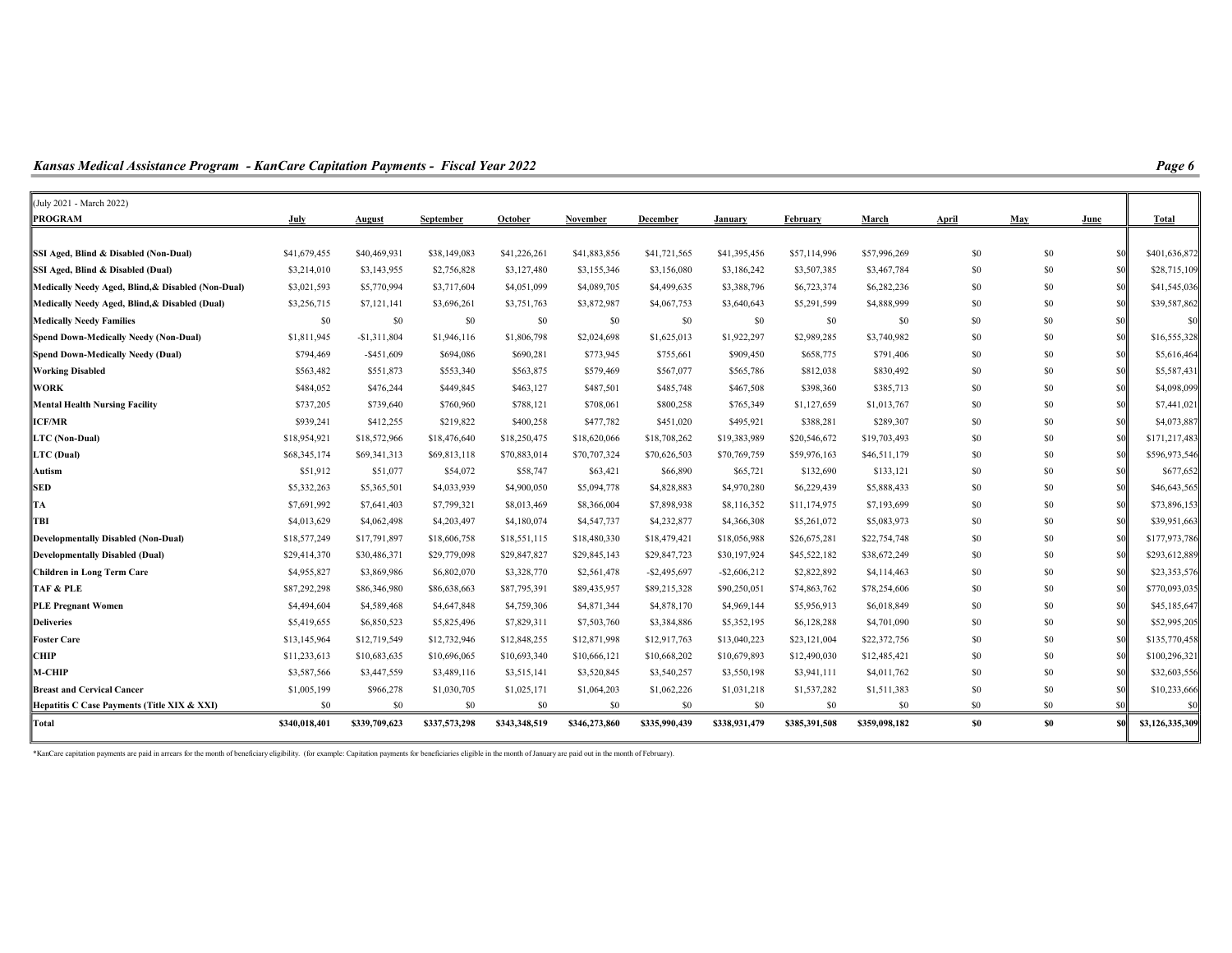### Expenditures by Category of Service

| (July 2021 - March 2022)                  |               |               |               |                |               |               |                |               |                |       |                |       |                 | Monthly       | <b>State</b>    |
|-------------------------------------------|---------------|---------------|---------------|----------------|---------------|---------------|----------------|---------------|----------------|-------|----------------|-------|-----------------|---------------|-----------------|
|                                           | July          | <u>August</u> | September     | October        | November      | December      | January        | February      | March          | April | May            | June  | <b>Total</b>    | Average       | <b>Funds</b>    |
| Inpatient                                 | \$13,805,225  | \$11,574,334  | \$2,945,004   | \$2,114,692    | \$15,697,794  | \$2,235,016   | \$2,138,949    | \$9,288,941   | \$5,380,306    | \$0   | S <sub>0</sub> |       | \$65,180,261    | \$7,242,251   | \$26,046,032    |
| <b>Inpatient Hospital-DSH Adjustments</b> | \$14,553,684  | \$0           | \$C           | S <sub>0</sub> | \$0           | \$16,483,278  | \$16,483,278   | \$0           | \$0            | \$0   | \$0            |       | \$47,520,240    | \$15,840,080  | \$18,989,088    |
| Mental Health Facilities-DSH Adjustmer    | \$2,731,074   | \$0           | \$C           | S <sub>0</sub> | SO.           | \$3,344,984   | \$3,344,984    | \$0           | \$0            | \$0   | \$0            |       | \$9,421,042     | \$3,140,347   | \$3,764,648     |
| Outpatient                                | \$274,192     | \$282,293     | \$222,454     | \$167,066      | \$193,548     | \$235,881     | \$194,985      | \$222,777     | \$303,662      | \$0   | \$0            |       | \$2,096,857     | \$232,984     | \$837,904       |
| Pharmacy                                  | \$1,415,318   | \$1,139,466   | \$1,326,576   | \$1,073,348    | \$1,110,848   | \$1,343,082   | \$1,902,217    | \$1,641,872   | \$2,581,630    | \$0   | \$0            |       | \$13,534,357    | \$1,503,817   | \$5,408,329     |
| Professional Services                     | \$1,584,992   | \$751,928     | \$2,172,817   | \$2,731,611    | \$2,957,502   | \$3,101,752   | \$2,274,526    | \$2,776,651   | \$4,334,334    |       | \$0            |       | \$22,686,112    | \$2,520,679   | \$9,065,371     |
| <b>Medicare Buy-In</b>                    | \$10,663,382  | \$10,764,823  | \$10,784,262  | \$10,827,251   | \$10,901,655  | \$12,347,284  | \$12,351,588   | \$12,539,389  | \$21,878,510   |       | \$0            |       | \$113,058,143   | \$12,562,016  | \$45,178,034    |
| <b>HCBS Waivers</b>                       | SO.           | \$2,132       | \$357         | S <sub>0</sub> | S0            | \$0           | S <sub>0</sub> |               | S <sub>0</sub> | \$0   | \$0            |       | \$2,490         | \$1,245       | \$995           |
| <b>Targeted Case Management</b>           | \$80,222      | \$71,377      | \$82,543      | \$78,683       | \$84,454      | \$87,232      | \$69,702       | \$80,157      | \$89,328       | \$0   | \$0            |       | \$723,698       | \$80,411      | \$289,190       |
| Long Term Care                            | \$57,476,833  | \$5,398,583   | \$5,043,910   | \$4,542,256    | \$4,537,004   | \$4,726,396   | \$4,675,869    | \$4,768,396   | \$4,733,805    | \$0   | \$0            |       | \$95,903,052    | \$10,655,895  | \$38,322,859    |
| <b>Managed Care</b>                       | \$349,888,850 | \$342,948,77  | \$380,126,368 | \$386,201,358  | \$372,075,201 | \$339,589,844 | \$342,797,616  | \$388,941,677 | \$366,218,487  |       | \$0            |       | \$3,268,788,176 | \$363,198,686 | \$1,306,207,755 |
| <b>KDHE</b> (KanCare)                     | \$185,325,932 | \$184,396,598 | \$184,561,931 | \$231,670,97   | \$210,034,081 | \$177.419.833 | \$191,816,804  | \$205,849,639 | \$203,823,977  | \$0\$ | SO             | SO IL | \$1,774,899,767 | \$197,211,085 | \$709,249,947   |
| <b>KDADs</b> (KanCare)                    | \$153,965,665 | \$156.519.450 | 8155.559.393  | \$150,097,713  | \$150,294,374 | \$135,236,824 | \$146,094,994  | \$178,357,390 | \$154,070,891  | \$0\$ | 80             | SO IL | \$1,380,196,695 | \$153,355,188 | \$551,526,599   |
| All Other Medical                         | \$201,123     | \$179,139     | \$166,282     | \$119,775      | \$148,779     | \$144,548     | \$118,414      | \$159,578     | \$180,610      |       |                |       | \$1,418,249     | \$157,583     | \$566,732       |
| <b>Total Expenditures</b>                 | \$452,674,894 | \$373,112,852 | \$402,870,572 | \$407,856,039  | \$407,706,785 | \$383,639,296 | \$386,352,128  | \$420,419,437 | \$405,700,673  |       |                | soll  | \$3,640,332,676 | \$404,481,408 | \$1,454,676,937 |

### Consumers\* by Category of Service

| (July 2021 - March 2022)        |         |         |           |         |          |          |         |          |         |       |     |      | Monthly |
|---------------------------------|---------|---------|-----------|---------|----------|----------|---------|----------|---------|-------|-----|------|---------|
|                                 | July    | August  | September | October | November | December | January | February | March   | April | May | June | Average |
| Inpatient                       | 553     | 432     | 516       | 423     | 432      | 500      | 500     | 431      | 491     |       |     |      | 475     |
| Outpatient                      | 3,694   | 3,281   | 3,645     | 3,097   | 3,054    | 3.208    | 3,208   | 2,757    | 3,297   |       |     |      | 3,249   |
| Pharmacy                        | 1,425   | 1,205   | 1,170     | 1,056   | 1,059    | 1,078    | 1,078   | 1,389    | 1,470   |       |     |      | 1,214   |
| <b>Professional Services</b>    | 14,559  | 9,659   | 21,973    | 24,105  | 25,030   | 25,612   | 25,612  | 24,162   | 31,525  |       |     |      | 22,471  |
| <b>Medicare Buy-In</b>          | 70,336  | 70,611  | 70,994    | 71,235  | 71,533   | 71,660   | 71,956  | 71,981   | 124,523 |       |     |      | 77,203  |
| <b>HCBS</b> Waivers             |         |         |           |         |          |          |         |          |         |       |     |      |         |
| <b>Targeted Case Management</b> | 1,657   | 1,632   | 1,778     | 1,855   | 1,888    | 1,927    | 1,927   | 1.954    | 2,113   |       |     |      | 1,859   |
| <b>Long Term Care</b>           | 796     | 719     | 727       | 737     | 710      | 721      | 721     | 710      | 684     |       |     |      | 725     |
| <b>Managed Care</b>             | 475,447 | 450,140 | 452,898   | 456,447 | 460,550  | 463,285  | 463,285 | 485,712  | 505,502 |       |     |      | 468,141 |
| <b>All Other Medical</b>        | 4,071   | 4,033   | 4,165     | 3,562   | 3,734    | 3,886    | 3,886   | 3,071    | 3,674   |       |     |      | 3,787   |
| <b>Total Consumers</b>          | 462,919 | 458,648 | 471,900   | 476,184 | 481,063  | 484,472  | 486,558 | 492,163  | 502,804 |       |     |      | 479,635 |

\*Consumers are those for whom a payment was made during the month, including Managed Care Capitation payments. They are determined by the date of payment. Managed Care enrollees may or may not use services in any

given month.

State Funds are calculated utilizing a blended FMAP and are not actual State Funds expended

Page 7